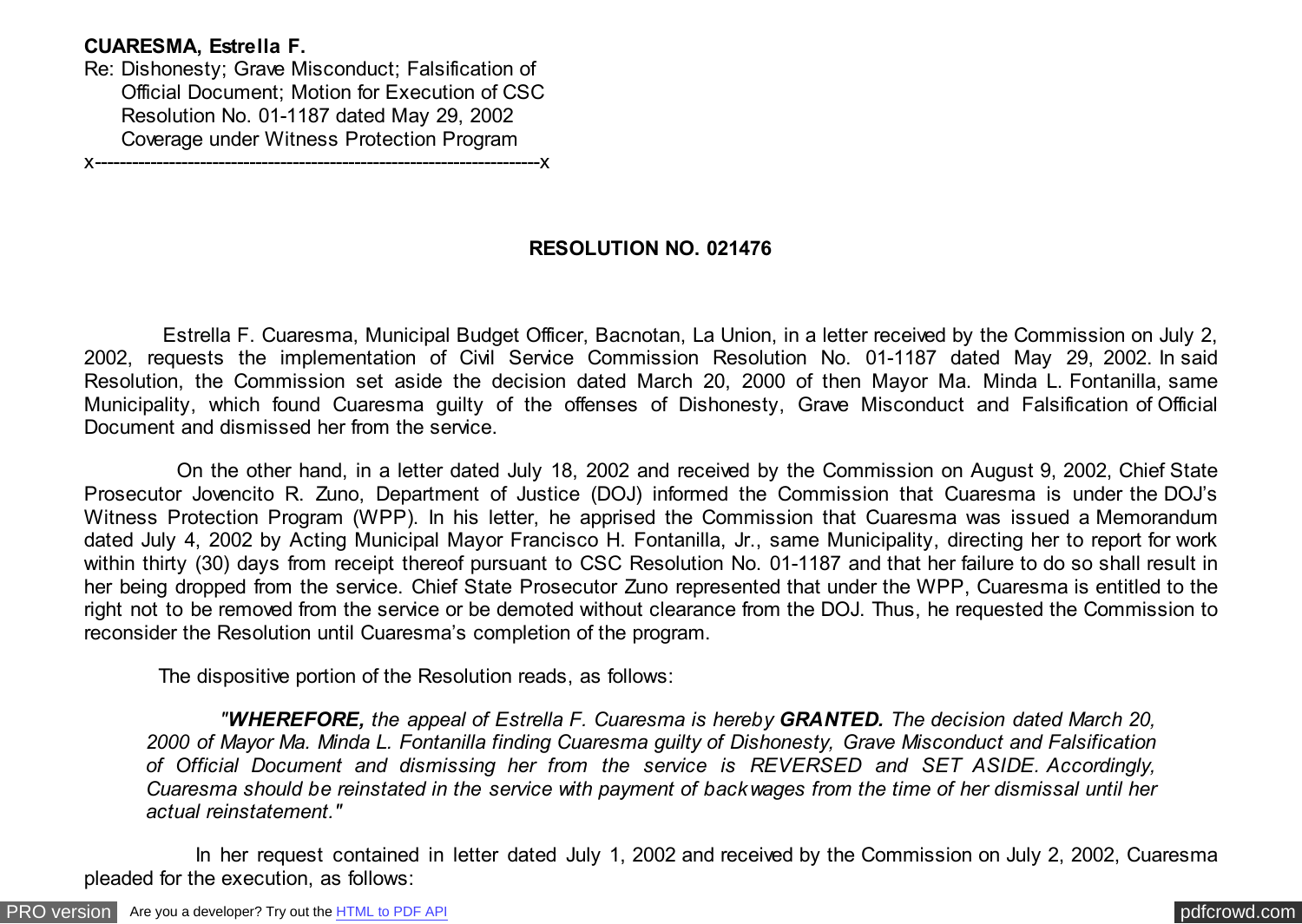*"This has reference to your Resolution Nos 020274 and 02-0769 dated February 26, 2002 and May 29, 2002, respectively denying the two Motions for Reconsideration of complainants Ma. Minda L. Fontanilla, et al.*

 *"Said Resolution No. 02-0769 has now become final and executory yet up to this moment, I haven't received any order yet from the municipal government of Bacnotan, La Union, re the implementation of said resolution.*

 *"It is in this regard that I am earnestly requesting your good office to issue an order to implement your original Resolution No. 01-1187 dated July 16, 2001.*

 *"I hope that my request be acted upon immediately for I have suffered more than enough for the wrong accusations of the mayor and her cohorts."*

On the other hand, Chief State Prosecutor Zuno's request is, as follows:

 *"This has reference to the Memorandum dated July 4, 2002 of Acting Municipal Mayor Francisco H. Fontanilla, Jr., Bacnotan, La Union, informing MRS. ESTRELLA F. CUARESMA, Municipal Budget Officer of your Resolution No. 01-1187 reinstating her in the service and ordering her to report for work within thirty (30) days from receipt thereof, otherwise she will be dropped from the service.*

 *"In connection therewith, please be informed that Ms. Cuaresma is presently covered under the Witness Protection Security and Benefit Program (WPSBP) and is entitled to certain rights and benefits one of which is: that she may not be removed from or demoted in her work without clearance from the Department of Justice.*

 *"Considering that Ms. Cuaresma has not yet completed her witness duty and the reported high level of threat against her person per assessment of the Program, her release from the Program is not warranted. To do so, would be a serious violation of the provisions of Sec. 8 par. 3 of R.A. 6981. Also, the first scheduled hearing of the case wherein she is going to testify will be on October 8, 9 and 10, 2002 yet.*

 *"In view of the foregoing, may we request for a reconsideration of the aforecited ruling until the completion of Ms. Cuaresma's witness duty and a reevaluation of her admission."*

 Records show that Cuaresma was found guilty of the administrative offenses of Dishonesty, Grave Misconduct and Falsification of Official Documents by Mayor Fontanilla and imposed upon her the penalty of dismissal from the service. The ruling was contained in a Decision dated March 20, 2000. Aggrieved, an appeal was taken by Cuaresma. Finding merit on the appeal, the Commission issued CSC Resolution No. 01-1187 dated July 16, 2001, reversing and setting aside the appealed decision.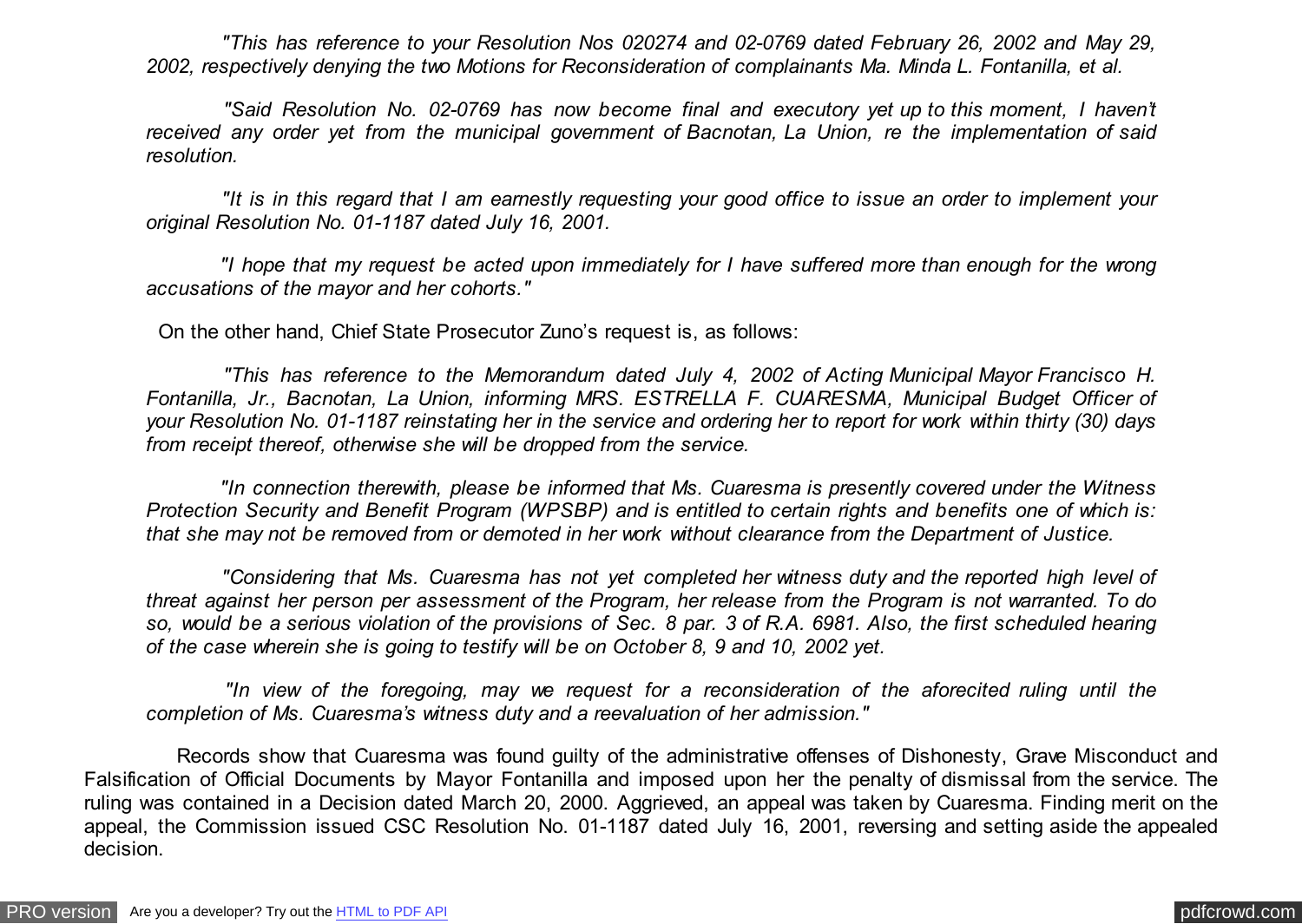Subsequently, a motion for reconsideration was filed by Mayor Fontanilla, *et al.* but the same was denied in CSC Resolution No. 02-0274 dated February 26, 2002. In denying the same, the Commission ruled that the movants were not vested with the personality to question CSC Resolution No. 01-1187 considering that they are not parties adversely affected by the decision.

 Not satisfied with the ruling, Mayor Fontanilla, *et al.* interposed this second motion for reconsideration. But the same was denied in CSC Resolution No. 02-0769 dated May 29, 2002.

 The Municipal Government of Bacnotan received the copy of the Resolution on June 18, 2002. Thereafter, the records of the Commission failed to indicate that said Municipality sought further relief from the Commission *a quo* or courts of law.

 Records further show that pursuant to CSC Resolution No. 01-1187 Director II Violeta N. Mendoza, CSC Field Office in La Union reported to the CSC Regional Office No. I on August 14, 2002 that acting Municipal Mayor Francisco H. Fontanilla, Jr. issued Memorandum dated July 4, 2002 directing Cuaresma to report back to work in the Municipality in compliance with CSC Resolution No. 01-1187 with a warning that Cuaresma's failure to report within the prescribed period shall cause her being dropped from the rolls.

 In response to the Memorandum dated July 30, 2002, Cuaresma informed the Mayor that she is under the DOJ's WPP and that she cannot leave the program without permission from the DOJ. Cuaresma further represented that she already requested permission to leave the program in view of the said Memorandum but the said request remains unacted upon because the officer heading the program is out of the country. On account of said absence, Cuaresma begged the Mayor to wait for the reply of her letter.

 In a letter dated August 8, 2002 Acting Mayor Fontanilla informed Cuaresma that her back salaries will not be released until the Commission resolves the request of the Chief State Prosecutor that the Commission defer the implementation of Resolution No. 01-1187 until the completion of the Witness Protection Program.

The issues to be resolved are the following:

1. Whether the motion for execution of Cuaresma should be granted; and

2. Whether CSC Resolution No. 01-1187 should be modified in view of Cuaresma's coverage under the Witness Protection Program.

 The first issue is partially rendered moot and academic by the July 4, 2002 Order of Acting Mayor Fontanilla, Jr. for Cuaresma to report back to work. In said Memorandum, the Acting Mayor directed Cuaresma to report within a period of thirty (30) days from receipt pursuant to CSC Resolution No. 01-1187. In fact, she was warned that she will be dropped from the rolls if she fails to comply with the order. Thus, as far as the Commission is concerned the Municipality has complied with its directive to reinstate Cuaresma in the service.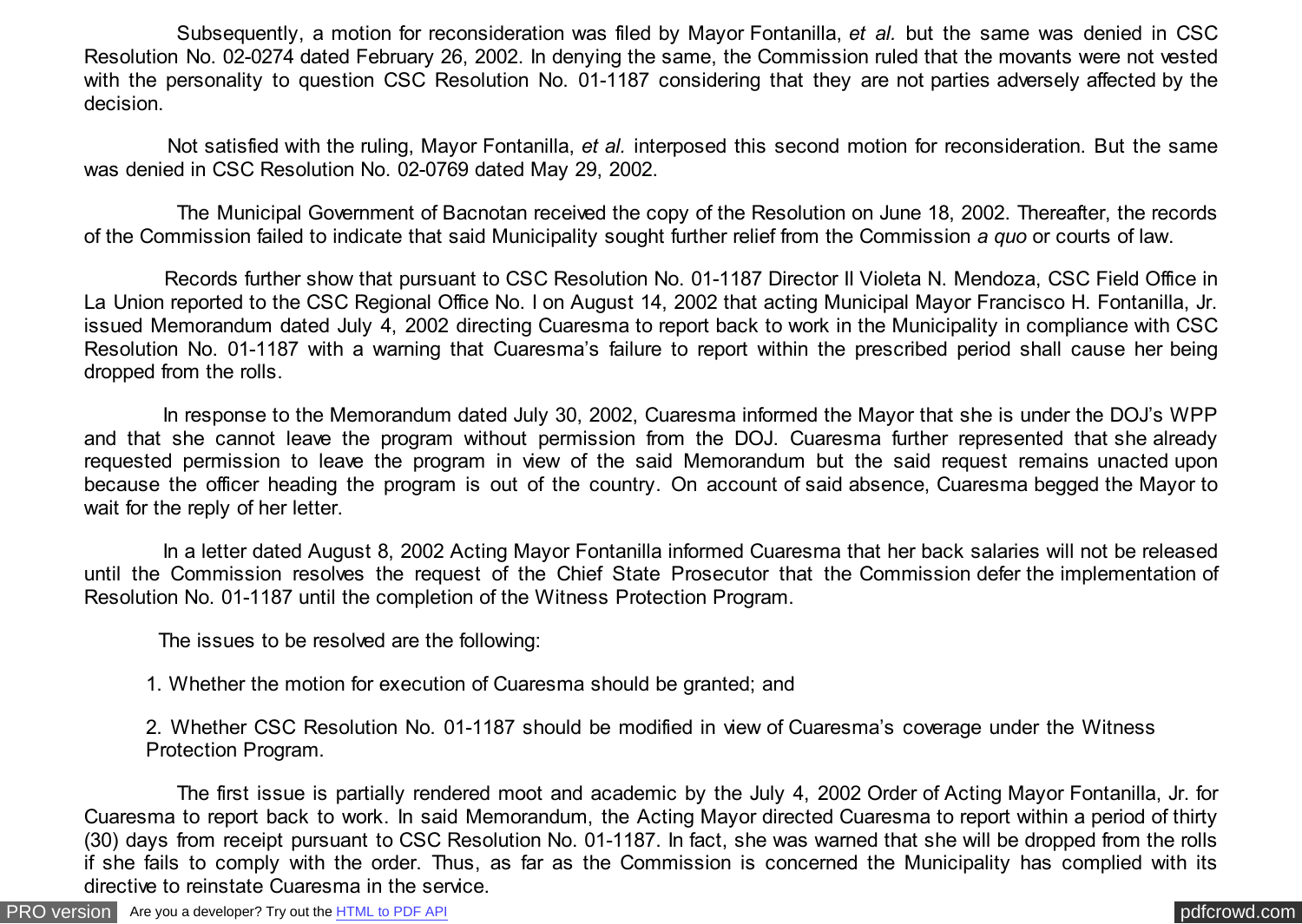In this connection, the Acting Mayor's warning that Cuaresma will be dropped from the rolls pursuant **Memorandum Circular No. 40, Series of 1998 (Revised Omnibus Rules on Appointments and Other Personnel Actions)** if she fails to report for work within thirty (30) days from receipt will not lie. The application of the Circular is predicated on the voluntary absence of the subject employee within the fixed period. It does not cover an absence compelled by law such as the one obtaining in Cuaresma's case. However, Cuaresma is obligated to report to the Municipality immediately after her release from the WPP. Failure, in this instance, by Cuaresma to do so shall entitle the Municipality to apply the provisions of CSC Memorandum Circular No. 40, s. 1998.

 However, the Municipality shall not be liable for the payment of salaries during the entire period of Cuaresma's commitment under the WPP. Under Section 8, second paragraph of Item C of the Act specifically directs its payment from the funds allotted to the WPP. Cuaresma shall be entitled to receive her salaries. Conditioned on her faithful compliance under the provisions of the witness agreement with the DOJ, Cuaresma shall be paid by the DOJ her salaries equivalent to the number of days of her absence occasioned by the WPP. Pertinently, the second paragraph of Item C states, as follows:

 *"Any witness who failed to report for work because of witness duty shall be paid his equivalent salaries or wages corresponding to the number of days of absence occasioned by the Program. For purposes of this Act, any fraction of the day shall constitute a full day salary or wage. This provision shall be applicable to both government and private employees."*

 The matter, however, of payment of back salaries has not been complied with by the Municipality. The Acting Mayor's request that the Commission rule upon Cuaresma's entitlement thereto cannot excuse him from performing such duty because the Commission in the said Resolution has already categorically ruled on Cuaresma's right to receive it. Such ruling was based on its finding that Cuaresma is not guilty of Dishonesty, Grave Misconduct and Falsification of Official Documents. It would be repetitious for the Commission to make a finding anew on Cuaresma's right to receive back wages from the time she was dismissed from the service until her actual reinstatement thereto.

 At this point, it should be stressed that any officer or employee who willfully refuses or fails to implement the final resolution, decision, order or ruling of the Commission to the prejudice of the public service and the affected party, may be cited in contempt of the Commission and administratively charged with Conduct Prejudicial to the Best Interest of the Service or Neglect of Duty **(Section 84, Uniform Rules on Administrative Cases in the Civil Service).**

 Anent the second issue, Chief State Prosecutor Zuno requests the Commission to defer execution of the Resolution until the completion of Cuarema's duty under the WPP and her release therefrom. He represented that Cuaresma still has to testify on October 8, 9 and 10, 2002. He further stated that under **Section 8, paragraph 3 of Republic Act No. 6981 (An Act Providing for a Witness Protection, Security and Benefit Program and for other Purposes),** Cuaresma may not be removed from the service or be demoted in the absence of any clearance from the DOJ. For clarity, the paragraph 3 or Item C reads, as follows: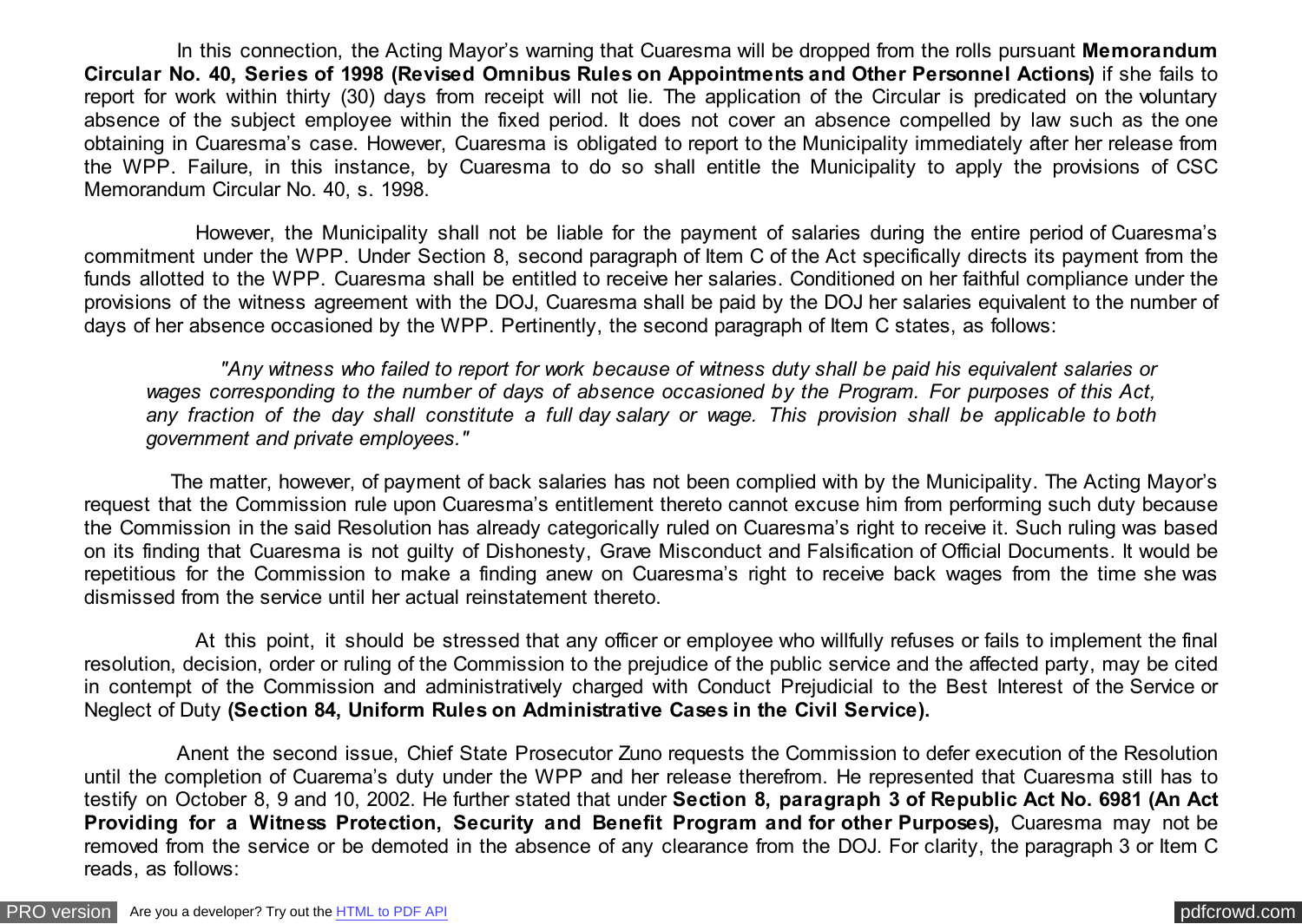*"(c) In no case shall the Witness be removed from or demoted in work because or on account of his absences due to his attendance before any judicial or quasi-judicial body or investigating authority, including legislative investigations in aid of legislation, in going thereto and in coming therefrom; Provided, That his employer is notified through a certification issued by the Department, within a period of thirty (30) days from the date when the Witness last reported for work: Provided, further, That in the case of prolonged transfer or permanent relocation, the employer shall have the clearance from the Department upon recommendation of the Department of Labor and Employment."*

 The Commission is of the view that Cuaresma's obligation and duty to testify for the government under the WPP constitutes a legal justification for her failure to report back to the work. As a witness, Cuaresma is bound by law to testify before the courts of law or investigating bodies as mandated by the DOJ in the same manner that the Commission and the Acting Municipal Mayor Fontanilla, Jr. are duty bound to allow her to perform such duty. The circumstance of the witness absence from work and the possibility of subjecting her to disciplinary action for such absence is a fact recognized by the Act for which reason it has explicitly declared the witness exempt from such action by the employer.

 In view of the foregoing discussion, the Commission sees no justifiable reason to reconsider CSC Resolution No. 01- 1187 dated May 29, 2002. As earlier noted, Cuaresma's legal and physical impediment to report to the Municipality as directed by Acting Municipal Mayor Fontanilla, Jr. in his Memorandum dated July 4, 2002 by virtue of her coverage under the WPP justifies the deferment of Cuaresma's compliance to the said Memorandum.

 **WHEREFORE,** the motion for execution of Estrella F. Cuaresma is hereby **GRANTED.** Accordingly, the Municipality of Bacnotan, La Union is hereby directed to pay Cuaresma or her authorized representative/s the back salaries accruing from the time was she dismissed from the service until the day before she was admitted under the Witness Protection Program by the Department of Justice. However, her request for reinstatement in the service is rendered moot and academic by the order of Acting Mayor Francisco H. Fontanilla, Jr. directing her to report to the Municipality.

 The request of Chief State Prosecutor Jovincito R. Zuno to allow Cuaresma to complete her witness duty under the Witness Protection Program is hereby granted. Accordingly, Cuaresma is directed to perform her obligation under the said Program until its termination and release therefrom.

 The Civil Service Commission resolves that Cuaresma's commitment under the Witness Protection Program shall excuse her from reporting back to the Municipality for the entire duration thereof. However, she shall immediately report therein as soon as her service is completed.

Quezon City, NOV 08 2002